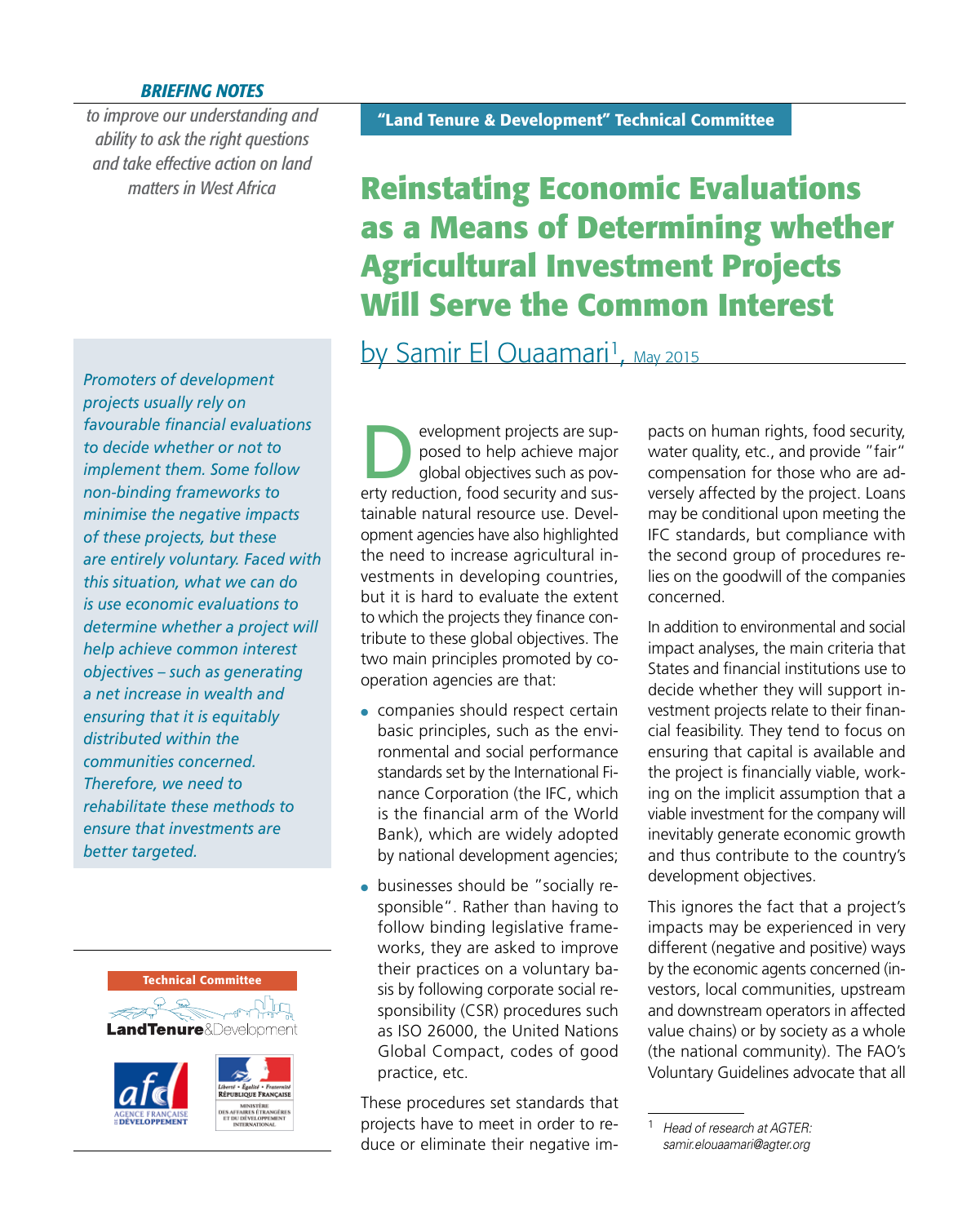major investments in land should be subject to an economic analysis that considers all the externalities and opportunity costs for the resources concerned.

This paper explains the key concepts behind those evaluation methods that explicitly measure a project's effectiveness in meeting common interest objectives.

## **How to Evaluate an Agricultural Project in Terms of its Benefits to Society as a Whole?**

## ● **The General Interest: a Key Concept in Economic Evaluation**

The different social groups within each society often have contradictory and even incompatible interests. As it is the State's responsibility to decide which development choices best serve the interests of the greatest number of people, decisions about what is in the common interest can be considered more legitimate when they are made by democratic governments.

This concept of the general interest may seem narrow when there are no mechanisms for improving citizen participation (especially by the most vulnerable social groups), but it can be a useful starting point when analysing a project's effects beyond those concerning some specific stakeholders.

The objectives set by the State in the name of the general interest include, among others, **economic growth, job creation, improving livelihoods, food security and sustainable natural resource management.** 

#### ● **Identifying the Advantages and Disadvantages Generated by a Project**

The advantages (or disadvantages) that a development project creates for a particular economic agent may be experienced in a different way by the community as a whole. For example:

- **A subsidy for equipment** will benefit the entrepreneur concerned, while for the general community (or nation) it represents a transfer of resources between economic agents that neither benefits nor disadvantages them.
- Project implementation may be associated with **negative environmental externalities** that do not particularly inconvenience the entrepreneur, but which create problems for society as a whole.

## ● **Direct, Indirect and Knockon Effects of Projects**

An economic evaluation of a project will include a list of its effects. While it is easy to determine how the agents who are directly concerned with the project may be affected, it is harder to predict the possible effects of the new situation created by the project and their impacts on other sectors of society. A sound understanding of the way that agricultural changes operate in different geographic contexts is very useful in this respect.

We will use the case of **a private investor who turned a forest concession in Ethiopia into a 200-hectare coffee plantation** to show the different kinds of effect that a project may generate. Before the coffee plantation was created, farmers who lived and grew cereals in nearby clearings used

## **Direct, Indirect and Knock-on Effects**

| <b>TYPE OF EFFECT</b>                                                                                                                                                        | <b>EXAMPLES</b>                                                                                                                                                                                                                                                                                        |
|------------------------------------------------------------------------------------------------------------------------------------------------------------------------------|--------------------------------------------------------------------------------------------------------------------------------------------------------------------------------------------------------------------------------------------------------------------------------------------------------|
| <b>Direct</b><br>Effects on economic agents that im-<br>plement the project and project bene-<br>ficiaries: investors, administrations,<br>daily labourers and local people. | Increased coffee production and inflow of foreign<br>currency.<br>• Reduction in farmer incomes from honey and spices.<br>Lack of fodder and manure, which leads to reduced<br>cereal harvests.<br>Coffee plantations provide more work for daily<br>labourers and increase seasonal workers' incomes. |
| <b>Indirect</b>                                                                                                                                                              | Increased activity and incomes from coffee-drying                                                                                                                                                                                                                                                      |
| Effects on economic agents upstream                                                                                                                                          | units.                                                                                                                                                                                                                                                                                                 |
| and downstream in the value chain,                                                                                                                                           | Increased activity and incomes for coffee                                                                                                                                                                                                                                                              |
| and on competing sectors that are                                                                                                                                            | transporters.                                                                                                                                                                                                                                                                                          |
| adapting to the new situation crea-                                                                                                                                          | Reduction in activities by honey and spice buyers                                                                                                                                                                                                                                                      |
| ted by project implementation.                                                                                                                                               | and mead outlets.                                                                                                                                                                                                                                                                                      |
| <b>Knock-on</b>                                                                                                                                                              | The entrepreneur invests the profit in other                                                                                                                                                                                                                                                           |
| Effects of the new distribution of in-                                                                                                                                       | projects.                                                                                                                                                                                                                                                                                              |
| comes resulting from the direct and                                                                                                                                          | Agricultural workers buy cereals on local markets,                                                                                                                                                                                                                                                     |
| indirect effects.                                                                                                                                                            | local food demand increases.                                                                                                                                                                                                                                                                           |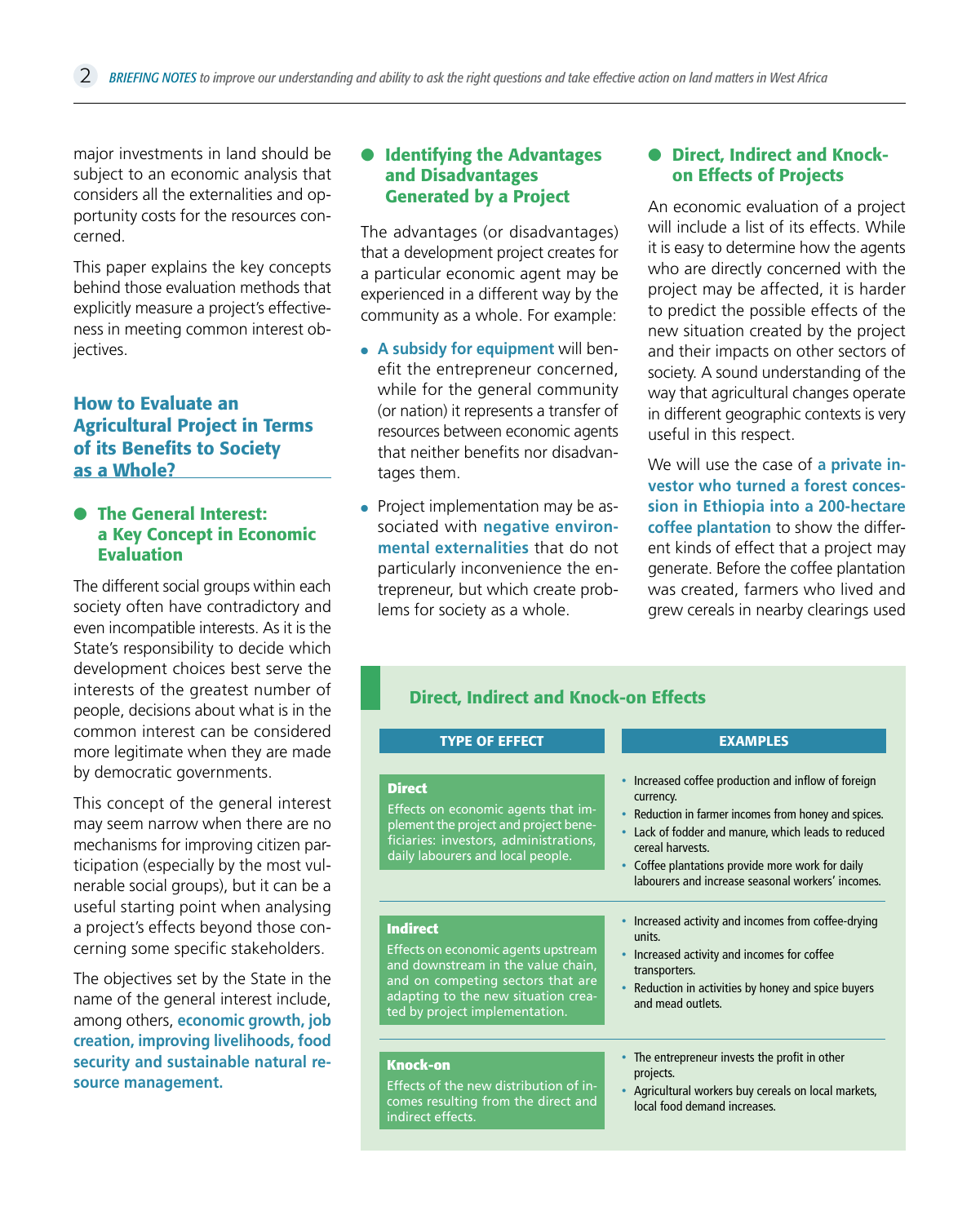the forest for various purposes. They needed access to the forest lands for their units of production to function effectively: their livestock grazed there and deposited manure that fertilised their crops, they used wood from the forest to make tools, earned money by selling local spices and honey they collected in the forest, and set up small coffee plantations that could be partially cleared to increase the land under cultivation when the population increased.

The plantation employs daily labourers to weed and harvest coffee between September and December, but hires seasonal workers from neigh-

bouring regions because local people are busy with their food crops at this time of year.

## ● **Comparing Situations "with" and "without" the Project**

Having listed all the foreseeable effects of the project, the next step is to quantify their monetary value. This involves calculating the differential between all the values gained and lost in the situation **"with the project"** and the situation **"without the project".**

The situations "with" and "without" the project should not be confused with those **"before"** and **"after"** the project. When it is based on the comparison between the situation before the project and the one after the project, the evaluation works on the rather unrealistic hypothesis that the observable situation before project implementation would not change if the project did not take place. In the context of an *ex ante* evaluation it is necessary to construct a "without project" scenario whose accuracy is based on analysis of the probable changes in agriculture that would occur in the region affected by the project if it did not take place.

We will use the earlier example of the coffee plantation to illustrate this point.

## **Most Likely Changes in the Amount of Land under Local Coffee and Cereal Crops without the Project**



The plantation created by the investor will have the direct effect of blocking these changes and result in a loss of values over the lifetime of the project.

All the **lost values** shown in the suggested 'without project' scenario should be **compared with the added values** generated if the project is implemented (including a net increase in wealth associated with production by the coffee plantation). This comparison should help determine whether the project will generate a net increase in available wealth for the community.

**F** armers used to use the land that was granted to the investor before the plantation was created. They removed resources from this land (fodder, wood, spices, honey) and used it more intensively for small coffee plantations or to increase the area under crops.

In order to take account of the values lost due to project implementation, we need to consider two hypotheses in the **'without project' scenario**:

- changes in the amount of forest land that local producers use for coffee;
- changes in the amount of land under cereal due to demographic growth.